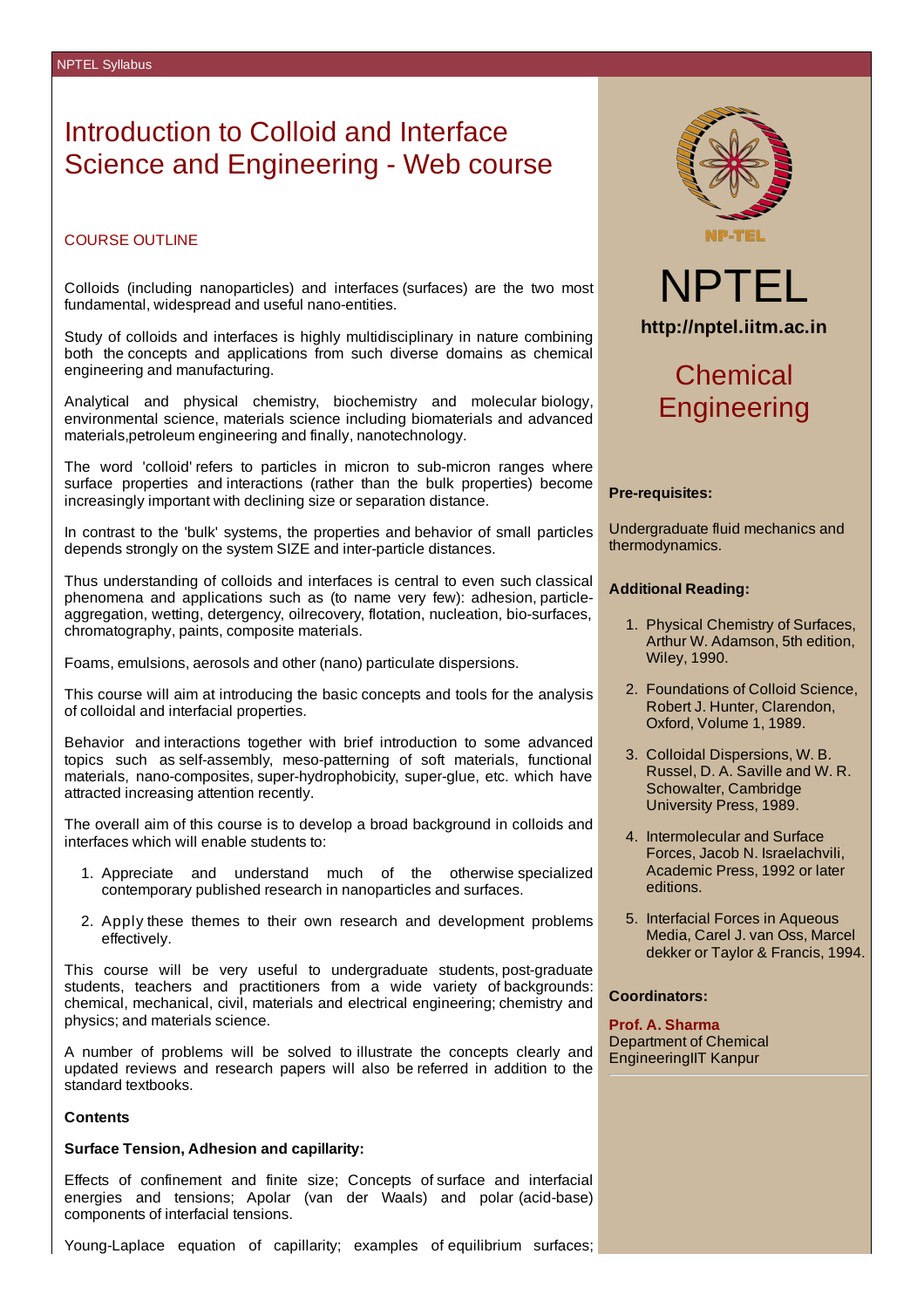multiplicity, etc.

Stability of equilibrium solutions; Contact angle and Young's equation; Determination of apolar (van der Waals) and acid-base components of surface/interfacial tensions.

Free energies of adhesion; Kinetics of capillary and confined flows.

#### **Intermolecular, nanoscle and interfacial forces in organic, polymeric, biological and aqueous systems**

Van der Waals, Electrostatic double layer, Acid-base interactions including hydrophobic attraction and hydration pressure.

#### **Mesoscale thermodynamics:**

Gibbs treatment of interfaces; concept of excess concentration; variation of interfacial tensions with surfactant concentration.

#### **Mesoscale phenomena in soft matter and applications:**

Adhesion, wetting, nucleation, flotation, patterning of soft material by self organization and other techniques.

#### **Stability of nanoparticle dispersions:**

DLVO and DLVO like theories and kinetics of coagulation plus general principles of diffusion in a potential field/Brownian movement.

#### **Nanofluidics:**

Stability of thin ( < 100 nm) films; self-organization in confined systems; mesopatterning.

#### **Advanced and Functional Interfaces:**

Superhydrophobicity, functional coatings, structural colors, nano-adhesives; nanocomposites.

#### **Learning Objectives**

- 1. Understanding of basic nomenclature, concepts and tools of colloid and interface science and engineering; multi-phase nano-systems; mechanics and thermodynamics on small scales.
- 2. A clear understanding of differences between the surface and bulk dominated regimes and behavior and exploitation of nano-behavior.
- 3. Appreciation of how these concepts and tools translate into a variety of applications from processes to materials.

### COURSE DETAIL

| S.No         | <b>Topics</b>                                                                                                                                                                                      |    |
|--------------|----------------------------------------------------------------------------------------------------------------------------------------------------------------------------------------------------|----|
| $\mathbf{1}$ | Introduction, aims, scope and applications.                                                                                                                                                        | 2  |
| 2            | Surface Tension, Adhesion and capillarity: molecular to<br>meso-scopic concepts; theories and applications.                                                                                        | 8  |
| 3            | Intermolecular, nanoscale and interfacial forces in organic,<br>polymeric, biological and aqueous systems.<br>van der Waals, electrostatic, acidbase, depletion<br>interactions, entropic effects. | 10 |
|              |                                                                                                                                                                                                    |    |